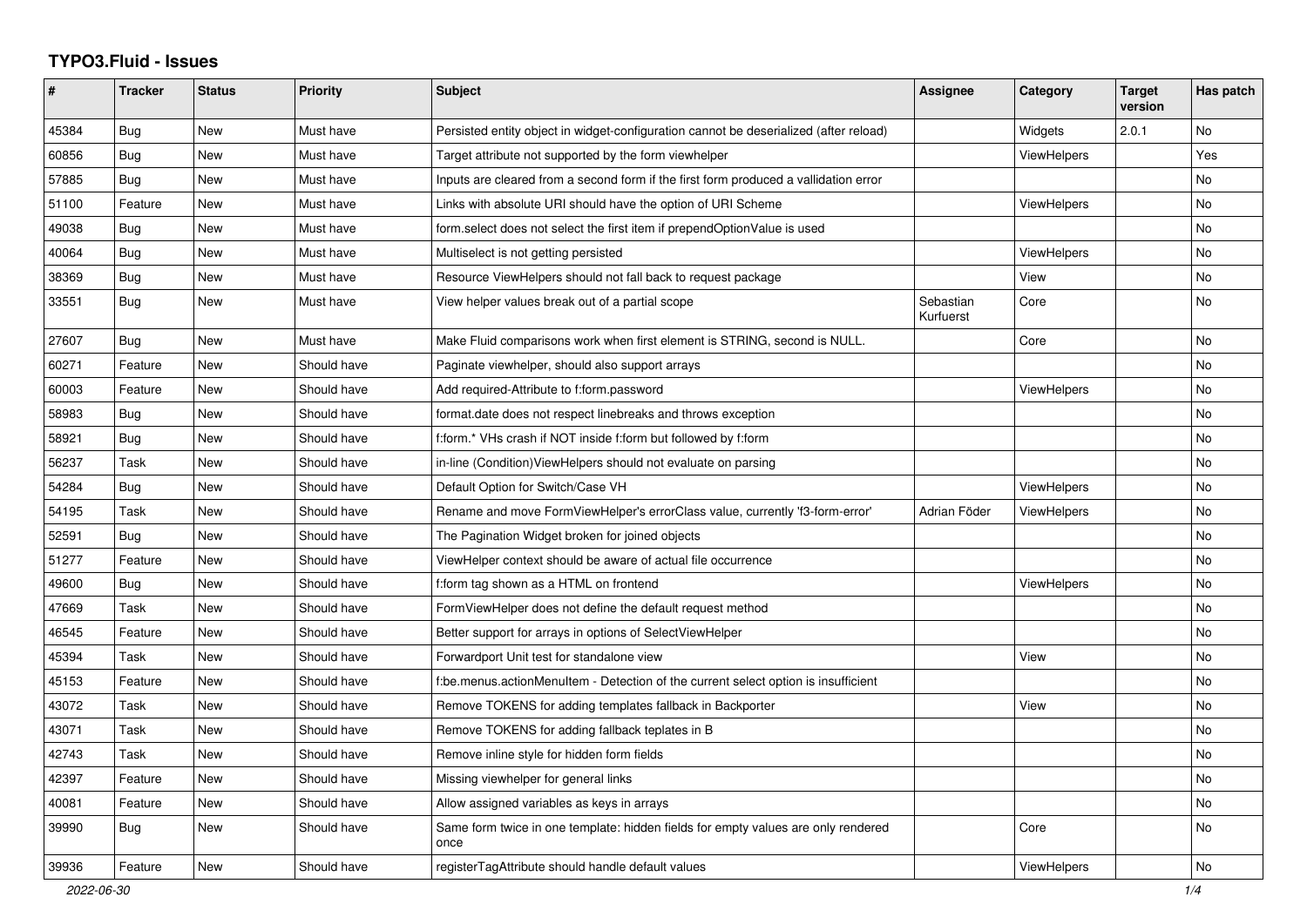| #     | <b>Tracker</b> | <b>Status</b> | <b>Priority</b> | Subject                                                                                                     | <b>Assignee</b>        | Category    | <b>Target</b><br>version | Has patch |
|-------|----------------|---------------|-----------------|-------------------------------------------------------------------------------------------------------------|------------------------|-------------|--------------------------|-----------|
| 38130 | Feature        | New           | Should have     | Checkboxes and multiple select fields should have an assignable default value                               |                        |             |                          | <b>No</b> |
| 37619 | Bug            | New           | Should have     | Fatal Error when using variable in name attribute of Section ViewHelper                                     |                        | ViewHelpers |                          | No        |
| 37095 | Feature        | New           | Should have     | It should be possible to set a different template on a Fluid TemplateView inside an<br>action               | Christopher<br>Hlubek  |             |                          | No        |
| 36655 | Bug            | New           | Should have     | <b>Pagination Links</b>                                                                                     |                        | Widgets     |                          | No        |
| 36410 | Feature        | New           | Should have     | Allow templates to send arguments back to layout                                                            |                        | ViewHelpers |                          | No        |
| 33215 | Feature        | New           | Should have     | RFC: Dynamic values in ObjectAccess paths                                                                   |                        |             |                          | No        |
| 32035 | Task           | New           | Should have     | Improve fluid error messages                                                                                |                        | Core        |                          | Yes       |
| 31955 | Feature        | New           | Should have     | f:uri.widget                                                                                                |                        | Widgets     |                          | No        |
| 30937 | Bug            | New           | Should have     | CropViewHelper stringToTruncate can't be supplied so it can't be easily extended                            |                        | ViewHelpers |                          | Yes       |
| 28554 | Bug            | New           | Should have     | (v4) implement feature flag to disable caching                                                              |                        |             |                          | No        |
| 28553 | Bug            | New           | Should have     | improve XHProf test setup                                                                                   |                        |             |                          | No        |
| 28552 | Bug            | New           | Should have     | (v5) write ViewHelper test for compiled run; adjust functional test to do two passes<br>(uncached & cached) |                        |             |                          | No        |
| 28550 | Bug            | New           | Should have     | (v4) make widgets cacheable, i.e. not implement childnodeaccess interface                                   |                        |             |                          | No        |
| 28549 | Bug            | New           | Should have     | make widgets cacheable, i.e. not implement childnodeaccess interface                                        |                        |             |                          | No        |
| 13045 | Bug            | New           | Should have     | Entity decode of strings are different between if-conditions and output of variable                         |                        |             |                          |           |
| 12863 | Bug            | New           | Should have     | Attributes of a viewhelper can't contain a '-'                                                              | Sebastian<br>Kurfuerst | Core        |                          | No        |
| 10911 | Task           | New           | Should have     | Tx_Fluid_ViewHelpers_Form_AbstractFormViewHelper->renderHiddenIdentityField<br>should be more reliable      |                        | ViewHelpers |                          | No        |
| 9950  | Task           | <b>New</b>    | Should have     | Binding to nested arrays impossible for form-elements                                                       |                        | ViewHelpers |                          |           |
| 9514  | Feature        | New           | Should have     | Support explicit Array Arguments for ViewHelpers                                                            |                        |             |                          |           |
| 8648  | Bug            | New           | Should have     | format.crop ViewHelper should support all features of the crop stdWrap function                             |                        | ViewHelpers |                          | No        |
| 4704  | Feature        | New           | Should have     | Improve parsing exception messages                                                                          |                        | Core        |                          |           |
| 3481  | Bug            | New           | Should have     | Use ViewHelperVariableContainer in PostParseFacet                                                           |                        | Core        |                          | No        |
| 52419 | Bug            | New           | Should have     | Wrong PHPDocs notation for default value inline f:translate viewhelper                                      |                        |             | 2.0                      | No        |
| 62346 | Feature        | New           | Could have      | f:comment should have high precende                                                                         |                        | Core        | 3.x                      | No        |
| 60181 | Feature        | New           | Could have      | Caching mechanism for Fluid Views/Templates                                                                 |                        | View        |                          | No        |
| 48355 | Feature        | New           | Could have      | Assign output of viewhelper to template variable for further processing.                                    |                        |             |                          |           |
| 36559 | Feature        | New           | Could have      | New widget progress bar                                                                                     |                        |             |                          | Yes       |
| 34309 | Task           | New           | Could have      | Unknown ViewHelpers cause exception - should be handled more graceful                                       |                        | ViewHelpers |                          | No        |
| 30555 | Feature        | New           | Could have      | Make TagBuilder more extensible                                                                             |                        | Core        |                          | No        |
| 10472 | Feature        | New           | Could have      | Fluid Standalone distribution                                                                               |                        | Core        |                          | No        |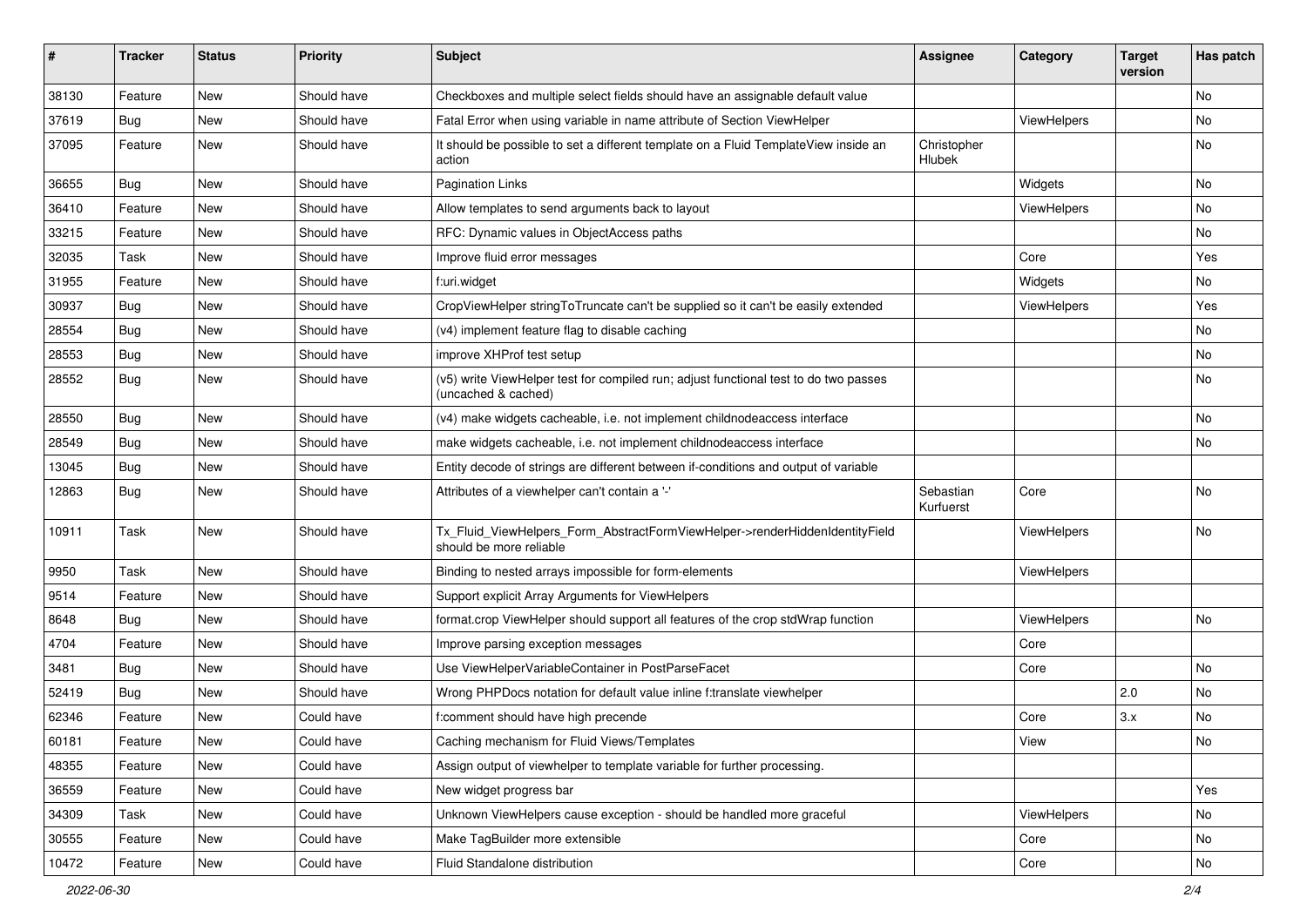| $\vert$ # | <b>Tracker</b> | <b>Status</b>            | <b>Priority</b>      | <b>Subject</b>                                                                                       | <b>Assignee</b>             | Category           | <b>Target</b><br>version | Has patch |
|-----------|----------------|--------------------------|----------------------|------------------------------------------------------------------------------------------------------|-----------------------------|--------------------|--------------------------|-----------|
| 7608      | Feature        | New                      | Could have           | Configurable shorthand/object accessor delimiters                                                    |                             | Core               |                          | Yes       |
| 3725      | Feature        | New                      | Could have           | <b>CSS Engine</b>                                                                                    | Christian Müller            | ViewHelpers        |                          | No        |
| 1907      | Feature        | New                      | Could have           | Default values for view helpers based on context                                                     |                             | Core               |                          |           |
| 26664     | Task           | New                      | Won't have this time | Clean up Form ViewHelpers                                                                            |                             | ViewHelpers        |                          | No        |
| 26658     | Task           | New                      | Won't have this time | Make Form ViewHelpers consistent                                                                     |                             | ViewHelpers        |                          | No        |
| 28551     | <b>Bug</b>     | Accepted                 | Should have          | (v4) backport VHTest                                                                                 | Sebastian<br>Kurfuerst      |                    |                          | <b>No</b> |
| 5933      | Feature        | Accepted                 | Should have          | Optional section rendering                                                                           | Sebastian<br>Kurfuerst      | <b>ViewHelpers</b> |                          | <b>No</b> |
| 9005      | Feature        | Accepted                 | Could have           | Fluid Template Analyzer (FTA)                                                                        | Sebastian<br>Kurfuerst      |                    |                          |           |
| 33628     | <b>Bug</b>     | Needs<br>Feedback        | Must have            | Multicheckboxes (multiselect) for Collections don't work                                             | Christian Müller            | <b>ViewHelpers</b> |                          | No        |
| 46289     | Bug            | Needs<br>Feedback        | Should have          | Enable Escaping Interceptor in XML request format                                                    |                             | View               | 2.0.1                    | <b>No</b> |
| 58862     | Bug            | Needs<br>Feedback        | Should have          | FormViewHelper doesn't accept NULL as value for \$arguments                                          | <b>Bastian</b><br>Waidelich | ViewHelpers        |                          | Yes       |
| 46091     | Task           | Needs<br>Feedback        | Should have          | Show source file name and position on exceptions during parsing                                      |                             |                    |                          | No        |
| 45345     | Feature        | Needs<br>Feedback        | Should have          | Easy to use comments for fluid that won't show in output                                             |                             |                    |                          |           |
| 33394     | Feature        | Needs<br>Feedback        | Should have          | Logical expression parser for BooleanNode                                                            | <b>Tobias Liebig</b>        | Core               |                          | No        |
| 8491      | Task           | Needs<br>Feedback        | Should have          | link.action and uri.action differ in absolute argument                                               | Karsten<br>Dambekalns       | <b>ViewHelpers</b> |                          | No        |
| 3291      | Feature        | Needs<br>Feedback        | Should have          | Cacheable viewhelpers                                                                                |                             |                    |                          | <b>No</b> |
| 36662     | <b>Bug</b>     | <b>Needs</b><br>Feedback | Should have          | Checked state isn't always correct when property is collection                                       | Kevin Ulrich<br>Moschallski | <b>ViewHelpers</b> | 1.1.1                    | <b>No</b> |
| 8989      | Feature        | Needs<br>Feedback        | Could have           | Search path for fluid template files                                                                 |                             | View               |                          | No        |
| 59057     | Bug            | Under Review             | Must have            | Hidden empty value fields shoud be disabled when related field is disabled                           | Bastian<br>Waidelich        | <b>ViewHelpers</b> |                          | No        |
| 51239     | <b>Bug</b>     | <b>Under Review</b>      | Must have            | AbstractViewHelper use incorrect method signature for "\$this->systemLogger->log()"                  | Adrian Föder                | Core               |                          | Yes       |
| 5636      | Task           | Under Review             | Must have            | Form_RadioViewHelper and CheckBoxViewHelper miss check for existing object<br>before it is accessed. |                             |                    |                          | No        |
| 44234     | Bug            | <b>Under Review</b>      | Should have          | selectViewHelper's sorting does not respect locale collation                                         |                             | <b>ViewHelpers</b> | 2.1                      | No        |